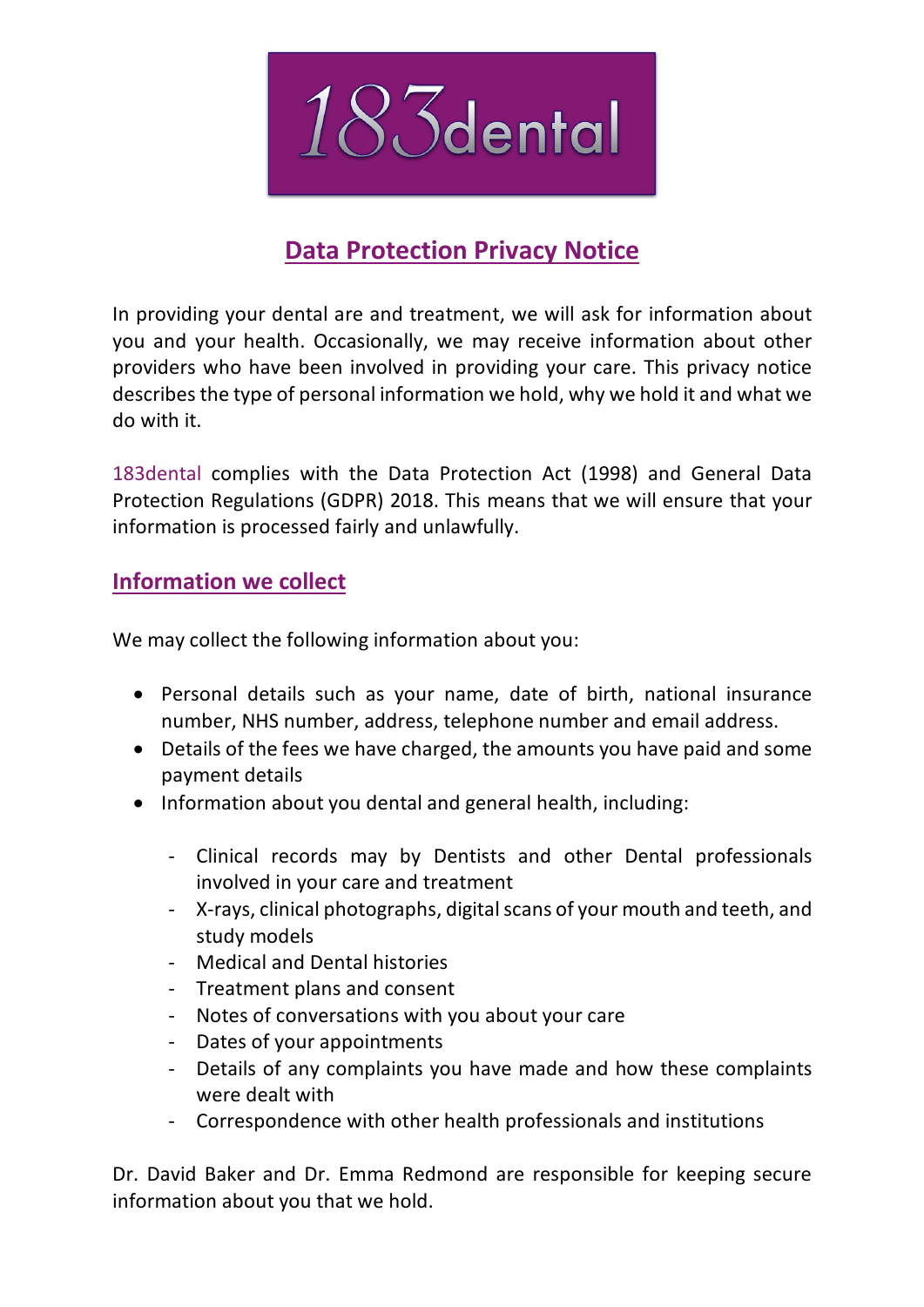Our data protection officer, Mr. Richard Baker LLB (Hons), ensures that the practice complies with data protection requirements to ensure that we collect, use, store and dispose of your information responsibly.

Those at the practice who have access to your information include Dentists and other Dental professionals involved with your care and treatment, the reception staff, and the practice manager who are responsible for the management and administration of the practice. Your personal information is carefully protected by the staff at this practice, all the staff are required to sign a confidentiality statement upon commencement of employment, and this is regularly reviewed.

# **How do we use your information?**

To provide you with dental care and treatment that you need, we require up-todate and accurate information about you.

We currently have a child's only NHS contract. In order to process NHS dental claims with the NHS Business Service Authority, we will need to share information of children and young adults under the age of 18 years that have been treated.

We will seek your preference for how we contact you about your dental are. Our usual methods are by telephone, email or letter.

We may use your contact details to inform you of products and services available at our practice, but only if you have consented for us to do so.

#### **Sharing information**

Your information is normally used only by those working at the practice but there may be instances where we need to share it- for example, with:

- Your doctor
- The hospital or community services or other health professional caring for you
- NHS payment authorities
- Private dental schemes of which you are a member including Denplan.

We will only disclose your information on a need-to -know basis and will limit any information that we share to a minimum.

In certain circumstances or if required by the law, we may need to disclose your information to a third party not connected with your heath care, including HMRC or other law enforcement or government agencies.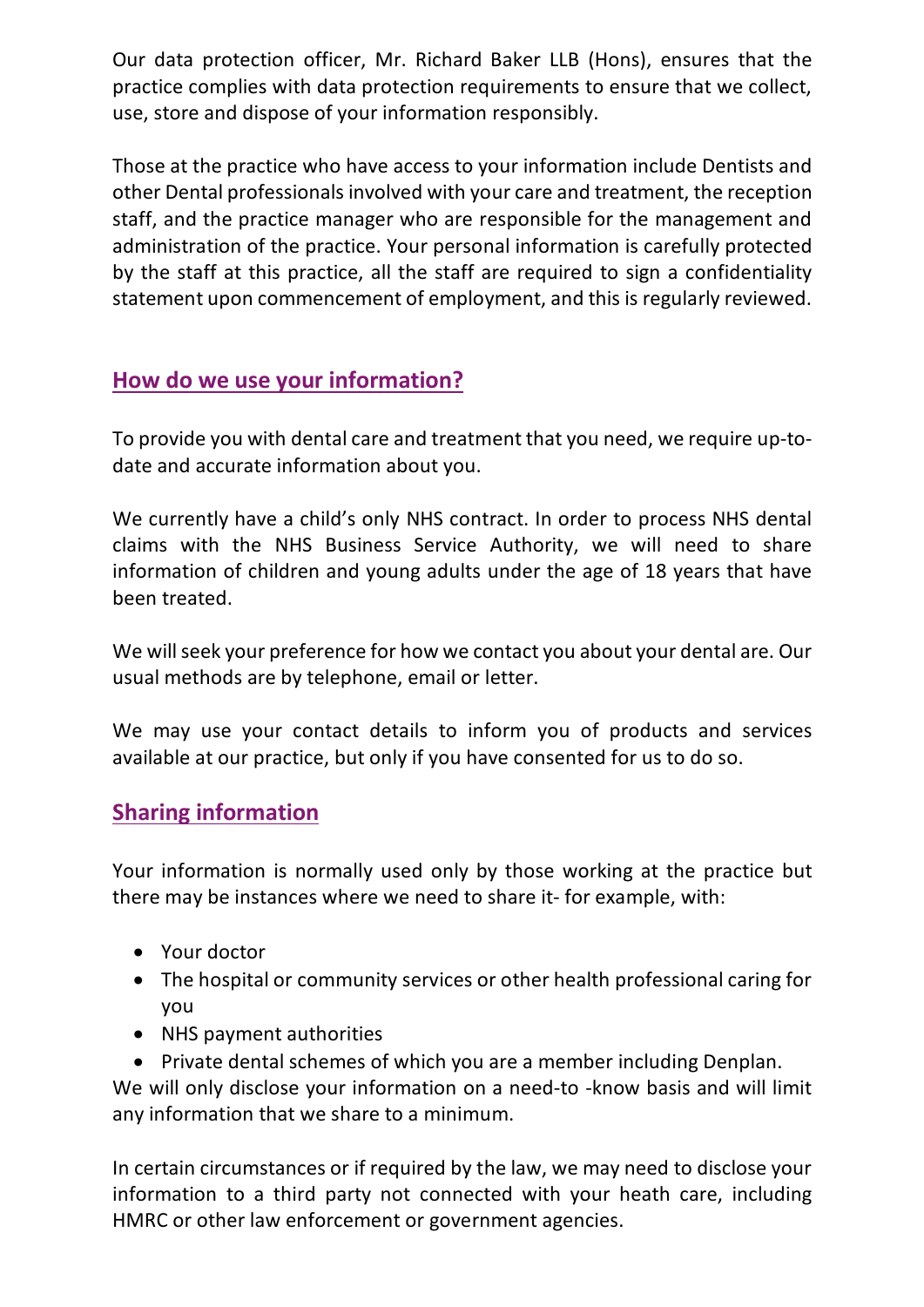#### **Keeping your information safe**

At present, your personal information is recorded on dental cards which are stored in locked filing cabinets in a designated locked room. We also store your personal information on a secure central computer. Your information cannot be accessed by those who do not work at the practice; only those working at the practice have access to your information. They understand their legal responsibility to maintain confidentiality and follow practice procedures to ensure this.

We take precautions to ensure security of the practice premises, the filing systems and computers. We are in the process of updating our computer system so that all dental records will be only stored on the computer. This new system will have a secure audit trail and will be backed up routinely. All staff will have a unique password for each computer that will be changed regularly. Data will be encrypted and computer terminals will be closed if unattended. This new system is due to come into effect in July 2018.

We keep your records, x-rays and study models for 11 years after the date of your last visit to the practice, after you cease to be a patient at the practice, or until your reach the age of 25 years whichever is the longer.

#### **Access to your information and other rights**

You have a right to access the information that we hold about you and to receive a copy. You should submit your request to the practice in writing or by email. We do not usually charge you for copies of your information; if we pass on a charge, we will explain the reasons.

You can also request us to

- Correct any information that you believe is inaccurate or incomplete. If we have disclosed that information to a third party, we will let them know about the change.
- Erase information we hold although you should be aware that, for legal reasons, we may be unable to erase certain information (for example, information about your dental treatment).
- Stop using information- for example, sending you reminder about for appointments or information about our service.
- Supply your information electronically to another dentist.